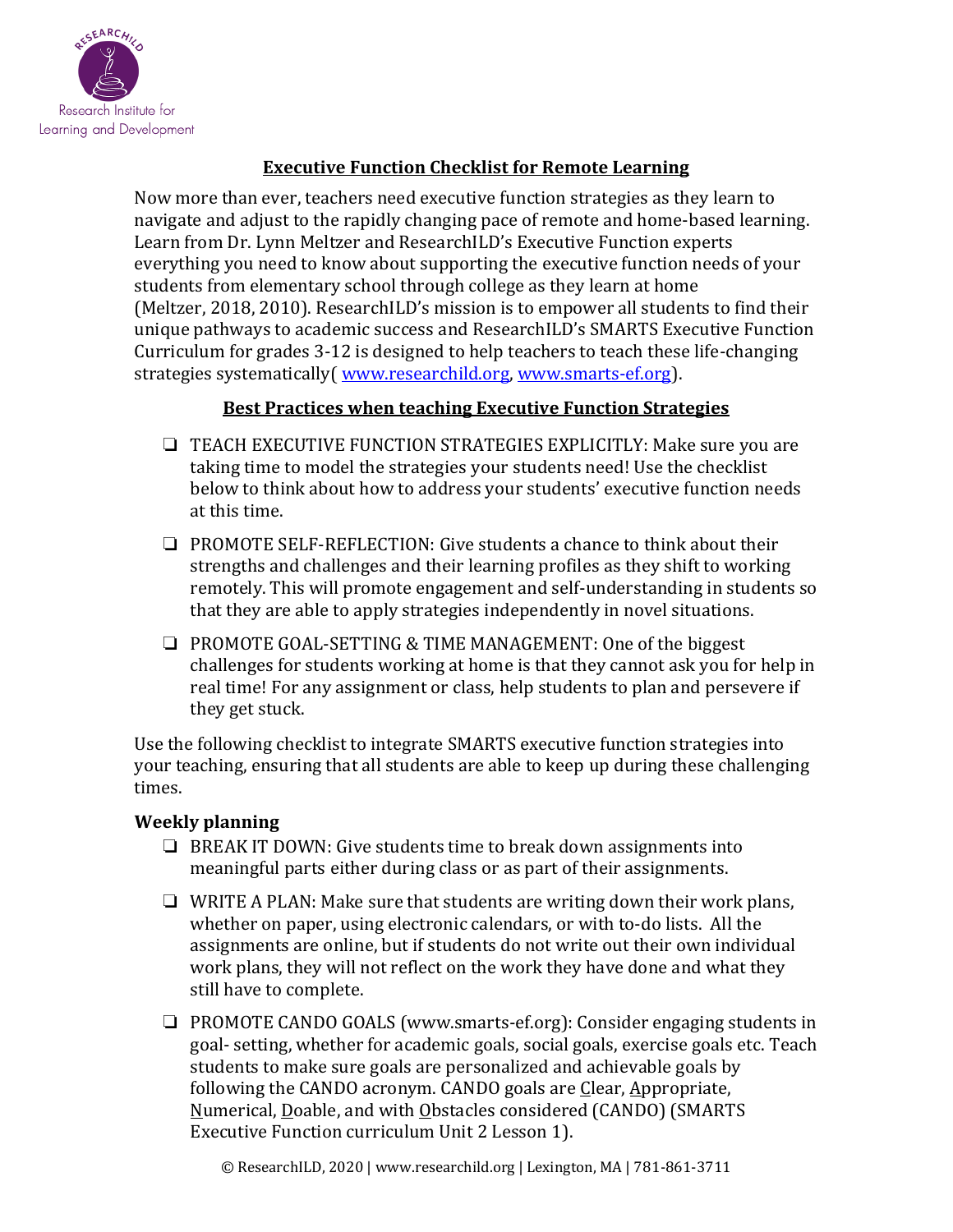

## **Daily planning**

- ❏ ASSIGN PRODUCTION TIME: Help your students set a specific chunk of time each day during which all distractions are removed and work is the priority i.e. their "production time". Check out our free SMARTS lesson 4A.5 Weekly *Planning* for more on production time.
- ❏ WRITE IT DOWN: Help students create a daily plan with tasks clearly labeled as "have to's" (obligations) and "want to's" (aspirations). How can they ensure they get all their "have to's" done?
- ❏ ESTIMATE AND REFLECT: As students are expected to work independently, accurate time estimation is essential. Include time estimates with your assignments and have students reflect on how accurate these estimates are. How does this influence the amount of "production time" they need daily?

### **Procrastination and Motivation**

- ❏ STAYING ON TASK: Provide your students with strategies they can use to help them self-monitor their productivity (e.g., productivity apps, etc.) Ask them to reflect on what helps them to be productive and identify top distractors that get in their way.
- ❏ CREATE SPACE: Help students analyze their workspaces. Are there too many distractors? Is there enough light? Each week, ask them how they change their workspace to help them focus. See the *Manage Your Focus* lesson in the SMARTS Elementary Executive Function curriculum for more.
- ❏ WE ALL PROCRASTINATE: Normalize procrastination by discussing how procrastination has affected you in the past. Brainstorm strategies and solutions to overcome procrastination together.

Below are some academic tasks with high executive function demands. Use the checklist to make sure you are supporting students in these areas.

### **Reading/Writing**

- ❏ GET TO THE POINT: When asking students to read independently, make sure they understand the purpose of the assignment. This will help them highlight, annotate, or take notes more purposefully.
- ❏ MODEL ACTIVE READING: Pre-reading strategies, such as the SMARTS *Skim and Scoop strategy,* help students distinguish main ideas from details. Make sure you model how to use these strategies explicitly.
- ❏ ORGANIZE INFORMATION: Students are often unaware that reading and writing require a great deal of organization! Make teach strategies that help students organize ideas and information when taking notes, outlining papers, or summarizing. One such strategy for sorting and categorizing is the SMARTS BOTEC strategy (**B**rainstorm, **O**rganize, **T**opic Sentence, **C**onclusion)